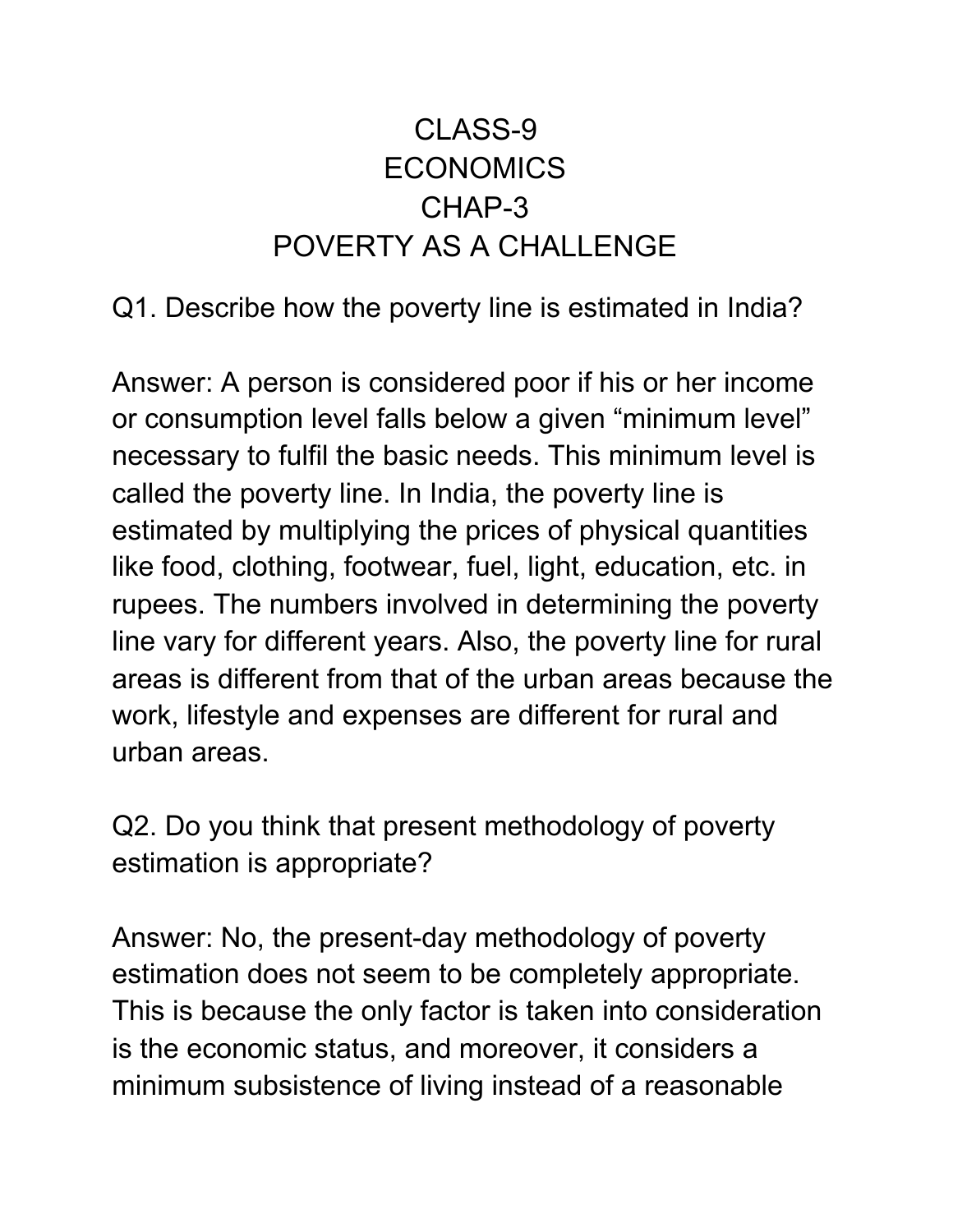status of living. Poverty, today is a larger concept than only the economic status of the people. With advancements and development, the definition of poverty has also changed. People may have been able to feed themselves and their family, but education, shelter, health, job security and dignity are still at a threat. To overcome poverty entirely, all the above-mentioned factors also need to be kept in consideration. To completely remove poverty from the country, the methodology to estimate poverty should also be changed.

Q3. Describe poverty trends in India since 1973.

Answer: The Economic Survey of 2017-18 shows that although poverty has declined in the country, the number of poor still remains very high. The poverty ratio of 1993-94 for both rural and urban areas together was at 45% and the ratio for the year 2011-12 has declined down to 22%. However, the topic of concern still remains that there has not been any massive decline in the number of poor living in the country. From 404 million poor population in both rural and urban areas together in 1993-94. The poor population till 2011-12 remains to be 270 million for both rural and urban areas. The survey clearly tells that the concerned authorities must take some serious steps in order to make India a country free of poverty.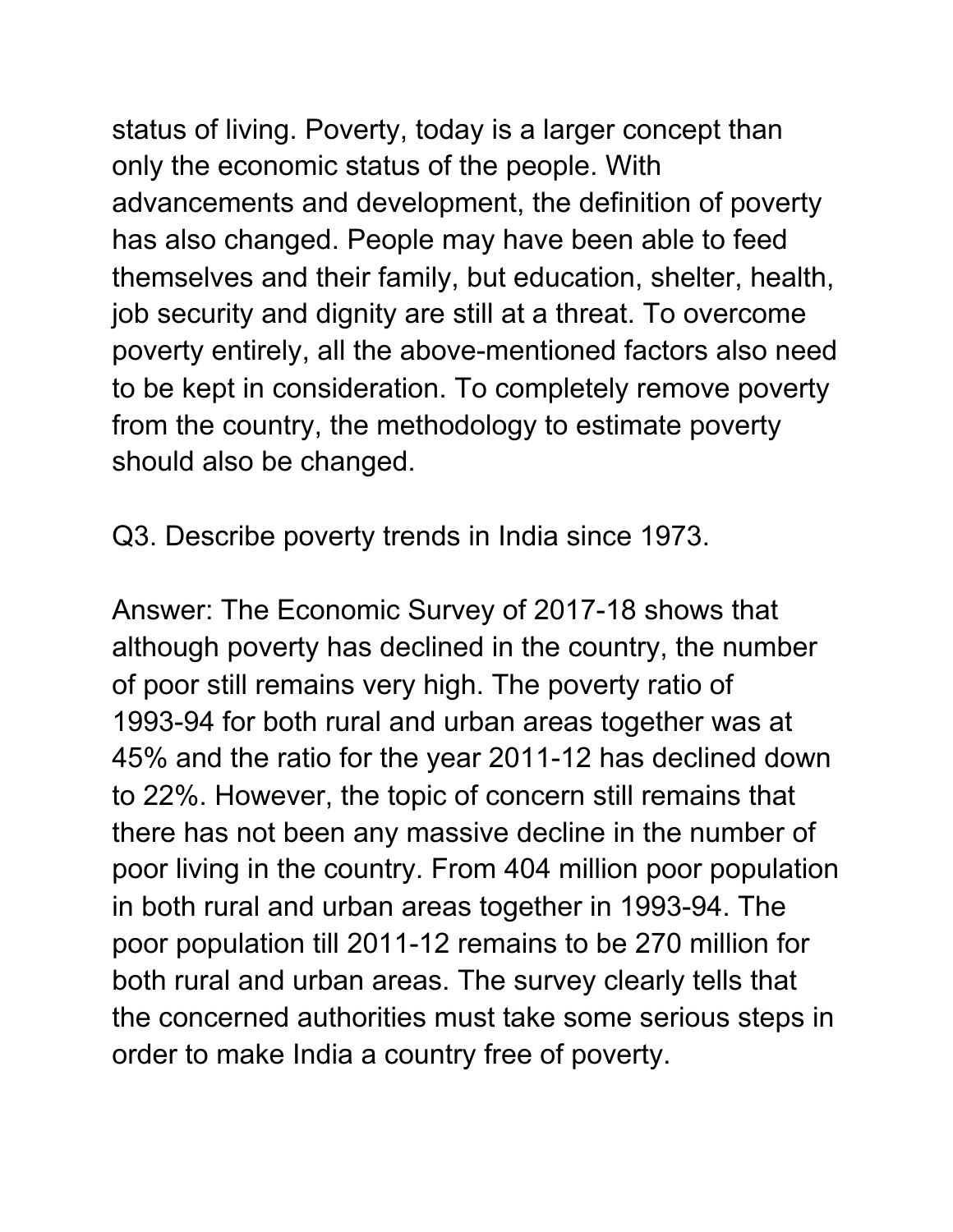Q4. Discuss the major reasons for poverty in India.

Answer: The major reasons for poverty in the country are:

(i)The low level of economic development under British colonial rule. The policies of the colonial government ruined traditional handicrafts and discouraged the development of industries like textiles.

(ii)The spread of the Green Revolution created many job opportunities for the people of the country, yet they were not sufficient in comparison to the number of job seekers. (iii)Unequal distribution of land and resources is another important factor for poverty in India.

(iv)In order to fulfil social obligations and religious ceremonies the poor end up spending a lot which results in poverty.

(v)Inequality in the income of the people is also a major reason for poverty.

Q5. Identify the social and economic groups which are most vulnerable to poverty in India.

Answer: The social groups which are most vulnerable to poverty in India are:

Scheduled Caste Households Scheduled Tribe Households